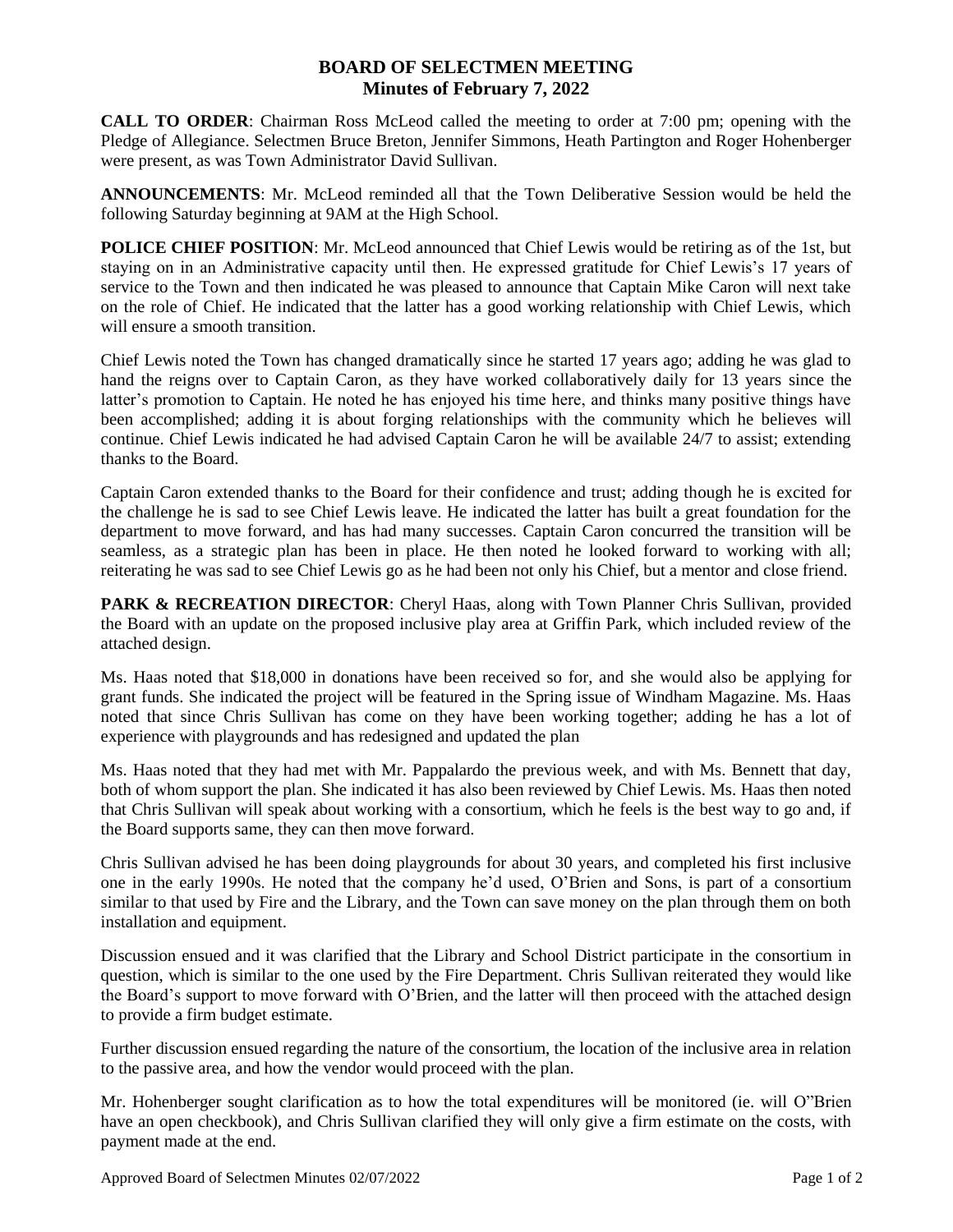Town Administrator Sullivan clarified that the process does not cost us anything; rather we have to fundraise or otherwise fund the project, and then tell them to proceed with building it.

After further discussion regarding the timing of the project and funds raised to date, it was the consensus of the Board to support Ms. Haas continuing to work with Mr. Sullivan, and to engage the services of O'Brien and Sons to proceed with the plan as proposed.

**OLD/NEW BUSINESS:** Mr. McLeod noted the Board had requested additional information regarding the use of ARPA funds for employee pay. Mr. Sullivan noted that the Board had already approved up to \$13,000 to cover those employees who had Covid, and the cost to do so back to November 1 would be an additional \$8,000.

After discussion, Mr. Hohenberger moved and Mrs. Simmons seconded to approve the use of ARPA funds to cover employee pay back to 11/1 for those having a household exposure. Passed unanimously.

## **CORRESPONDENCE:** None.

**MINUTES:** Mr. Breton moved and Mr. Hohenberger seconded to approve the minutes of 12/20/2021 as written. Passed 3-0-2, with Mr. Partington and Mrs. Simmons abstaining due to absence.

Mr. Breton moved and Mr. Hohenberger seconded to approve the minutes of 1/18/2022 as written. Passed unanimously.

Mr. Breton moved and Mr. Hohenberger seconded to approve the minutes of 1/31/2022 as written. Passed unanimously.

*Mr. Sullivan* reminded all that the Board will meet immediately following the Deliberative Session to review their recommendations on the Town warrant. The next regular meeting of the Board will 2/28.

**NONPUBLIC SESSION:** Mr. Hohenberger moved and Mr. Breton seconded to enter into non-public session in accordance with RSA 91-A:3, II c and e. Roll call vote – all "yes". The Board and Mr. Sullivan were present.

*Reputations* – The Board discussed the ongoing Town Administrator recruitment process and chose three additional individuals, two employees and one former Selectmen, to join the Board during the final round of candidate interviews during the week of February 21st.

Further the Board discussed Mr. Sullivan's April 1st date of retirement as Town Administrator, and his original plans to use accumulated earned time during the month of March, in order to be within the limitations outlined in the Personnel Policies related to buyout of an employees accumulated earned time.

Mr. Hohenberger moved and Mr. Breton seconded to waive the provisions of Article XIII, paragraph 7 of the Windham Personnel Policies and to compensate Mr. Sullivan for the total accumulated earned time he may have remaining at the time of his retirement. The intent of the motion is to both maintain coverage through March, and provide for some possible overlap between Mr. Sullivan and his successor prior to the retirement date of April 1, 2022. Motion passed unanimously.

*Legal* – Mr. Sullivan updated the Board on a pending case. No decisions were made.

Mr. Hohenberger moved and Mr. Breton seconded to come out of non-public session. Motion passed unanimously.

Mr. Hohenberger moved and Mr. Breton seconded to adjourn the meeting. Motioned passed unanimously. Meeting adjourned at 7:55 pm.

Respectfully submitted,

David Sullivan, Town Administrator Wendi Devlin, Administrative Assistant